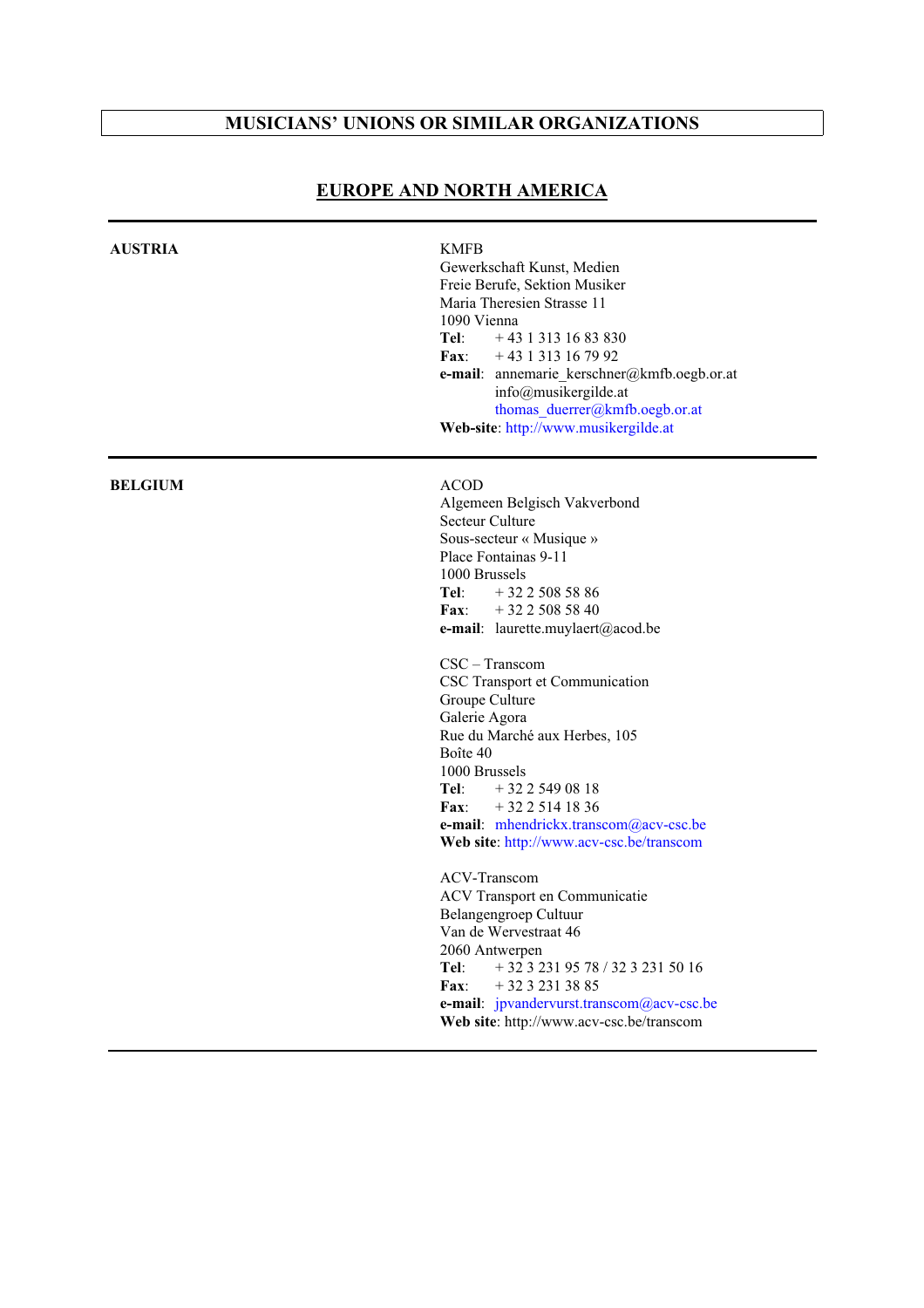| <b>BULGARIA</b>       | <b>UMDB</b><br>Union of Bulgarian Musicians and Dancers<br>Bul. « Vitosha » 12<br>Sofia 1000,<br>Tel:<br>$+35929877332$<br>+359 2 987 52 59<br><b>Fax:</b><br>e-mail: jenny@web.bg                                                                           |
|-----------------------|--------------------------------------------------------------------------------------------------------------------------------------------------------------------------------------------------------------------------------------------------------------|
| <b>CROATIA</b>        | <b>HUOKU</b><br>Hrvatska Udruga<br>Orkestralnih i Komornih Umjetnika<br>Croatian Association of Orchestral and Chamber Musicians<br>Ilica 42,<br>10000 Zagreb<br>Tel/Fax:<br>$+38514847570$<br>e-mail:<br>huoku@huoku.hr<br>Web site:<br>http://www.huoku.hr |
|                       | <b>HGU</b><br>Hrvatska Glazbena Unija<br>Croatian Musicians' Union<br>Ra koga 11/ II,<br>10000 Zagreb<br>Tel/Fax:<br>+385 1 46 20 736<br>e-mail:<br>hgu@hgu.hr<br>http://www.hgu.hr<br>Web site:                                                             |
| <b>CZECH REPUBLIC</b> | Unie Rada Unie<br>Union of the Czech Republic's Orchestral Musicians<br>Senová_né Námesti 23<br>110 00 Prague 1<br>Tel/Fax:<br>$+420224142673$<br>e-mail:<br>uniecr@iol.cz                                                                                   |
| <b>DENMARK</b>        | <b>DMF</b><br>Dansk Musiker Forbund<br>Sankt Hans Torv 26<br>2200 Copenhagen<br>$+4535240240$<br>Tel:<br>$+4535240245$<br>Fax:<br>e-mail: SH@DMF.DK                                                                                                          |
| <b>ESTONIA</b>        | Estonian Musicians' Union<br>Rävala pst. 4<br>Tallinn 10143<br>Tel: $+ 372 2 430 261$<br>Fax: $+3726312125$                                                                                                                                                  |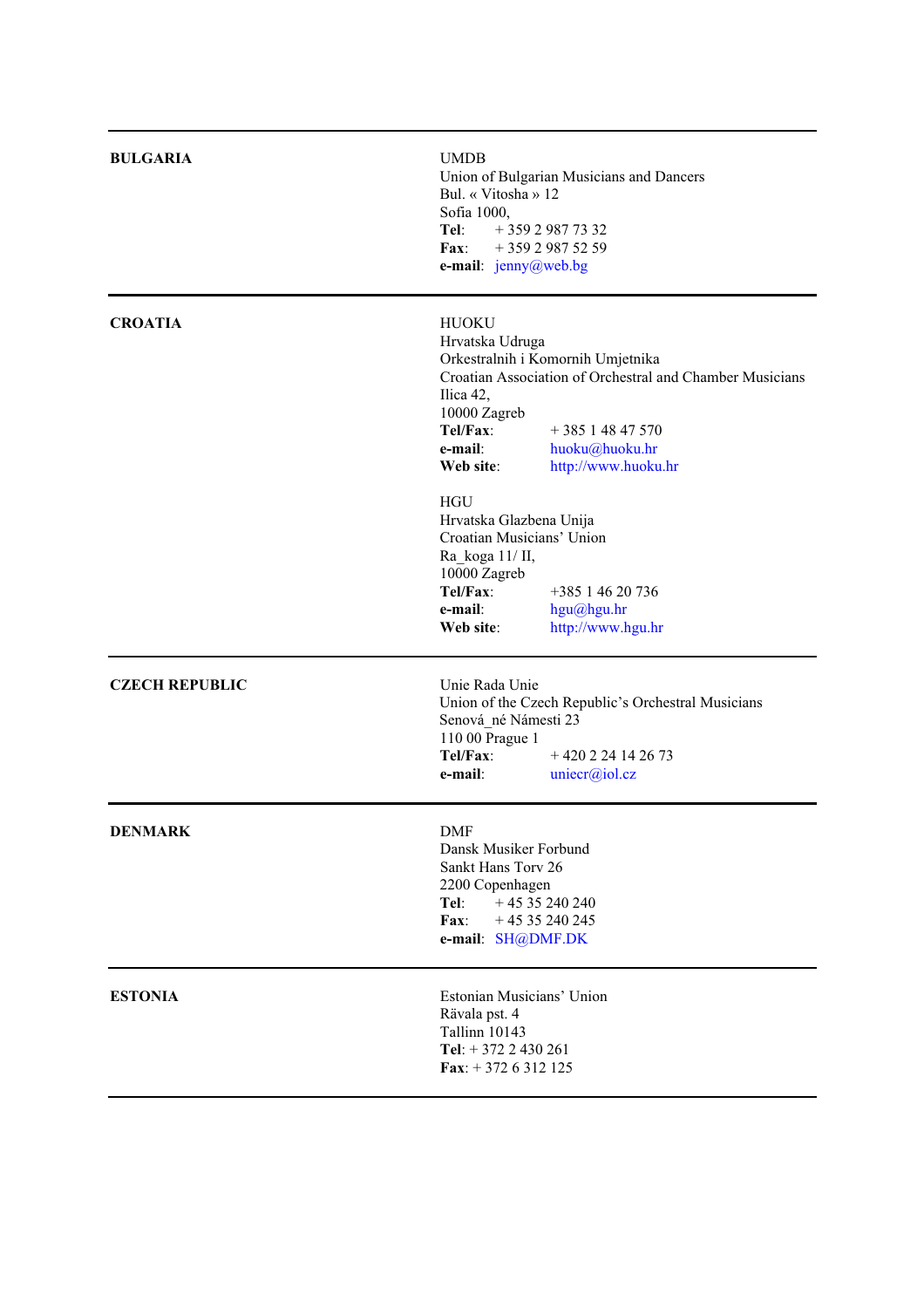| <b>FINLAND</b> | Suomen Uusikkojen Liito Ry<br>Finnish Musicians' Union<br>Pieni Roobertinkatu 16<br>SF-00120 Helsinki 1<br>Tel:<br>$+358968034070$<br>+ 358 9 6803 4073 (R. Vikström)<br>$+358968034087$<br>Fax:<br>e-mail: sml@musicfinland.com<br>raimo.vikstrom@musicfinland.com<br>Web site: http://www.musicfinland.com/sml                                           |
|----------------|------------------------------------------------------------------------------------------------------------------------------------------------------------------------------------------------------------------------------------------------------------------------------------------------------------------------------------------------------------|
| <b>FRANCE</b>  | <b>SNAM</b><br>Syndicat National des Artistes Musiciens de France<br>$14/16$ , rue des Lilas<br>75019 Paris<br>Tel:<br>$+33142023080$<br><b>Fax:</b><br>$+33142023401$<br>e-mail: snamf@free.fr                                                                                                                                                            |
| <b>GERMANY</b> | <b>DOV</b><br>Deutsche Orchestervereinigung E.V.<br>Postfach 130263<br>20102 Hamburg<br>Tel:<br>$+49404106061$<br>$\mathbf{Fax}:$<br>$+49404106034$<br>e-mail: kontakt@dov.org<br>Web site: http://www.dov.org<br>ver.di Bundesvorstand, Fachgruppe Musik<br>Potsdamer Platz 10, Haus 3<br>10785 Berlin<br>Tel:<br>$+493069562327$<br>Fax: $+493069563656$ |
| <b>GREECE</b>  | <b>PMU</b><br>Panhellenic Musicians' Union<br>10 Sapfous Str<br>10553 Athens<br>Tel:<br>$+3013213694/+3013215246$<br>$+3013240827$<br>$\mathbf{Fax}$<br>e-mail: pmu@athserv.otenet.gr<br>Web site: http://www.value.gr<br>http://www.pmu.gr                                                                                                                |
| <b>HUNGARY</b> | Gewerkschaft für Musik und Tanzkünstler<br>Vàrosligeti Fasor 38<br>1068 Budapest<br>Tel:<br>$+3613428927$<br>$+3613225446$<br>Fax:<br>e-mail: mztszgyimesi@matavnet.hu                                                                                                                                                                                     |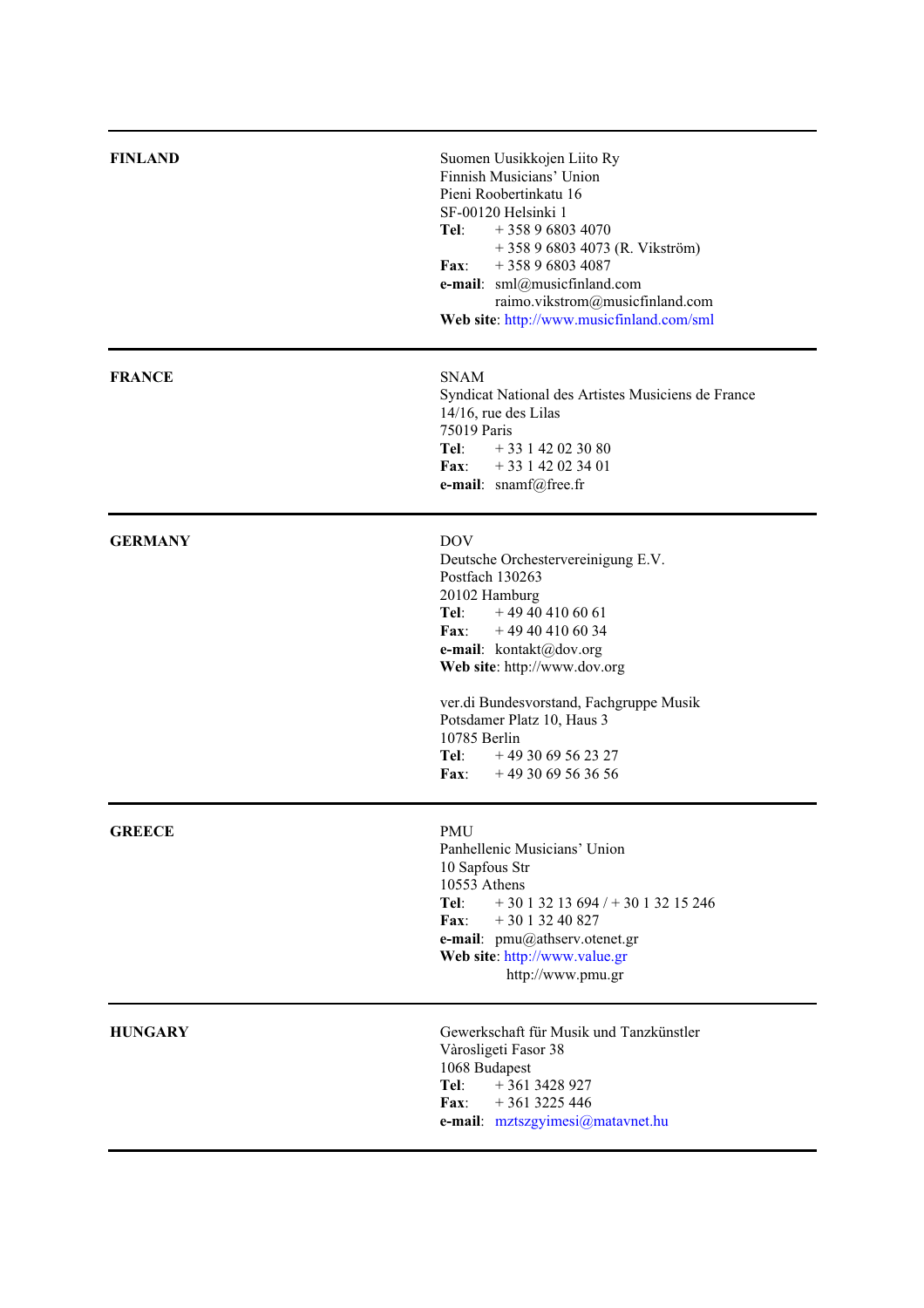| <b>ICELAND</b>  | Icelandic Musicians' Union<br>Raudagerdi 27<br>108 Reykjavik<br>Tel:<br>$+3545888255$<br>Fax:<br>$+3545888215$<br>e-mail: fih@fih.is<br>Web site: http://www.fih.is                                                                                                                                                                                                                                              |
|-----------------|------------------------------------------------------------------------------------------------------------------------------------------------------------------------------------------------------------------------------------------------------------------------------------------------------------------------------------------------------------------------------------------------------------------|
| <b>IRELAND</b>  | Irish Federation of Musicians<br>63 Lower Gardiner Street<br>Dublin 1<br>Tel: $+ 353$ 1 8744 645<br>Fax: $+353$ 1 8744 645                                                                                                                                                                                                                                                                                       |
| <b>ISRAEL</b>   | Israeli Musicians' Union<br>6 Malkay Israel Square<br>64951 Tel Aviv<br>Tel: $+97236959355$<br>$\mathbf{Fax}:$<br>$+97236963528$<br>e-mail: eilam@isdn.net.il<br>eilam@netvision.net.il                                                                                                                                                                                                                          |
| <b>ITALY</b>    | <b>SGIL/SLC</b><br>Sindicato Lavatori Comunicazione<br>Piazza Sallustio 24<br>00187 Roma<br>Tel:<br>$+3964814177$<br>$+3964824325$<br><b>Fax:</b><br>Web Site: http://www.uni.net/cgil/slc                                                                                                                                                                                                                       |
| THE NETHERLANDS | <b>NTB</b><br>Nederlandse Toonkunstenaarsbond<br>Herengracht 272<br>1016 BW Amsterdam<br>Tel:<br>$+31206203131$<br>$+31206202508$<br>$\mathbf{Fax}$ :<br>e-mail: wisso@ntb.net<br>Web site: http://www.ntb.net<br><b>KNTV</b><br>Koninklijke Nederlandse Toonkunstenaars-Vereniging<br>Keizersgracht 480<br>1017 EG Amsterdam<br>Tel:<br>$+31205221020/1027$<br>Fax:<br>$+31206200229$<br>e-mail: office@kntv.nl |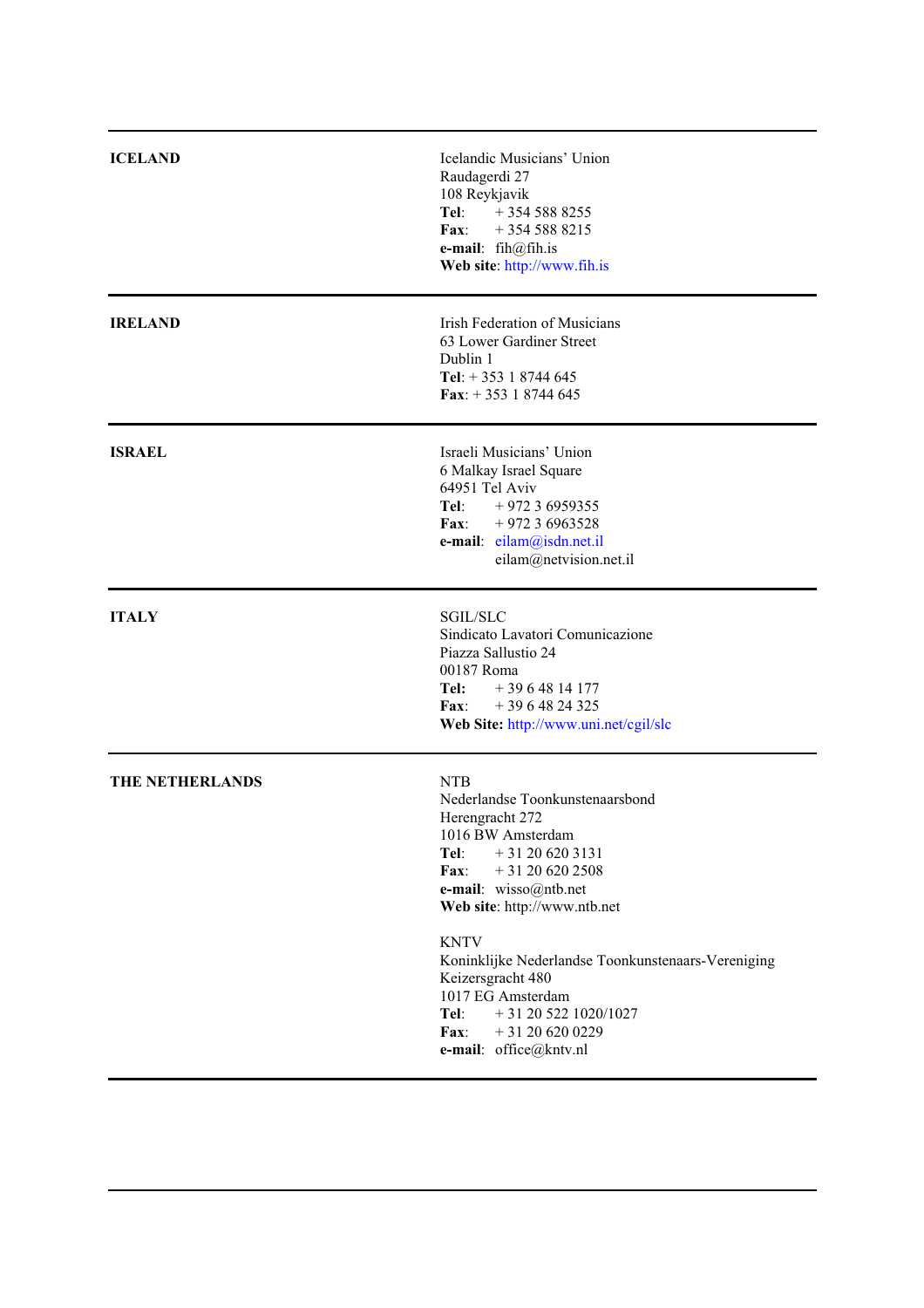|                 | <b>FNV KIEM</b><br>FNV Kunsten Informatie en Media<br>Postbus 9354<br>1006 AJ Amsterdam<br>Tel:<br>$+31203553636$<br>$+31203553737$<br>$\mathbf{Fax}$<br>e-mail: fnvkiem@worldonline.nl                                                                                                                                                      |
|-----------------|----------------------------------------------------------------------------------------------------------------------------------------------------------------------------------------------------------------------------------------------------------------------------------------------------------------------------------------------|
| <b>NORWAY</b>   | <b>MFO</b><br>Norwegian Musicians' Union<br>Postboks 8806<br>Youngstorget<br>0028 Oslo<br>Tel:<br>$+4723062150$<br>$\bf{Fax:}$<br>$+4723062151$<br>e-mail: mfo@musikerorg.no<br>: tore.nordvik@musikerorg.no                                                                                                                                 |
| <b>POLAND</b>   | Union of Associated Artists<br><b>FORUM</b><br>Ul. Lwowska 15/12<br>00-660 Warszawa<br>$+48226212802/+48226218647$<br>Tel:<br>$+48226282835$<br>Fax:<br>Federation of Trade Unions<br>of Culture and Arts Workers<br>Ul. Lwoska 13<br>00 660 Warszawa<br>$+48226298580$<br>Tel:<br>$+48226289039$<br><b>Fax:</b><br>e-mail: federacja1@wp.pl |
| <b>PORTUGAL</b> | Sindicato dos Musicos<br>Av. D Carlos I, 72-2°<br>1200-649 Lisbon<br>Tel:<br>$+351213966551$<br>+351 213 950 208<br>Fax:<br>e-mail: sindmusicos@netc.pt                                                                                                                                                                                      |
| <b>ROMANIA</b>  | <b>FAIR</b><br>Federatia Sindicatelor Artistilor Interpreti din România<br>Str. Franklin 1, Sect. 1<br>70149 Bucharest<br>Tel/fax: $+4016502768$<br>$+4016503812$<br>$\mathbf{Fax}:$<br>e-mail: credidam@kappa.ro                                                                                                                            |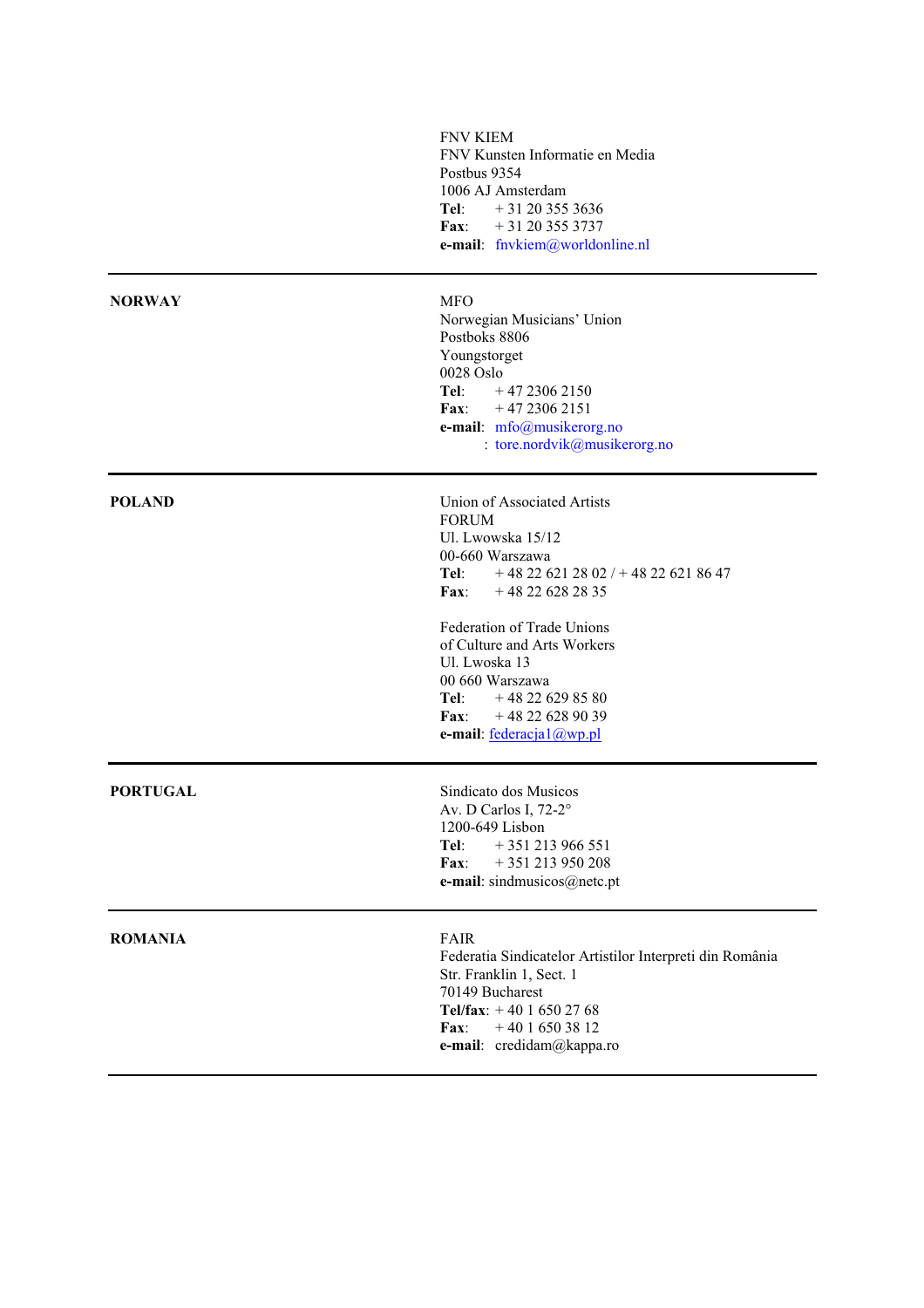| <b>RUSSIA</b>   | Consultative Council of Cultural Workers Unions of<br><b>Independent States</b><br>Zemlianoy Val 64, str. 2<br>Moscow 109004<br>Tel: + 7 095 915 06 30 / + 7 903 769 2005<br>Fax: $+ 70959150517$<br>e-mail: vladimir.kamen@mtu-net.ru                                                                                                                                     |
|-----------------|----------------------------------------------------------------------------------------------------------------------------------------------------------------------------------------------------------------------------------------------------------------------------------------------------------------------------------------------------------------------------|
| <b>SLOVAKIA</b> | ÚNIA<br>Odborov_zväz profesionálnych orchestrálnych<br>hudobníkov Slovenska<br>Slovakia's Union of Orchestra Musicians<br>Jakubovo nam 15<br>81109 Bratislava<br>Tel: $+4212361352$<br>Fax: $+421252964555$                                                                                                                                                                |
| <b>SPAIN</b>    | <b>SPME</b><br>Sindicato Profesional de Musicos Españoles<br>Fernando el Santo 17, 3º Planta<br>28010 Madrid<br>Tel: $+34913085409$<br>Fax:<br>$+34913199689$<br>FCT-CC.OO<br>Federación de Comunicación y Transporte de CC.OO<br>Plaza de Cristino Martos 4, 6º Planta<br>28015 Madrid<br><b>Tel:</b> $+34915482353$<br>Fax: $+34915481613$<br>e-mail: dolmos@fct.ccoo.es |
| <b>SWEDEN</b>   | <b>SYMF</b><br>Sveriges Yrkesmusiker Förbund<br>Kaplansbacken 2a,<br>11224 Stockholm<br>$+4686930330$<br>Tel:<br>Fax:<br>$+4684060555$<br>e-mail: symf@symf.se<br>Web-site: http://www.symf.se                                                                                                                                                                             |
|                 | <b>SMF</b><br>Svenska Musiker Förbundet<br>Box 43, Alströmergatan 25<br>10120 Stockholm<br>$+46858706000$<br>Tel:<br>$+468168020$<br>$\mathbf{Fax}$ :<br>e-mail: info@musikerforbundet.se<br>Web-site: http://www.musikerforbundet.se                                                                                                                                      |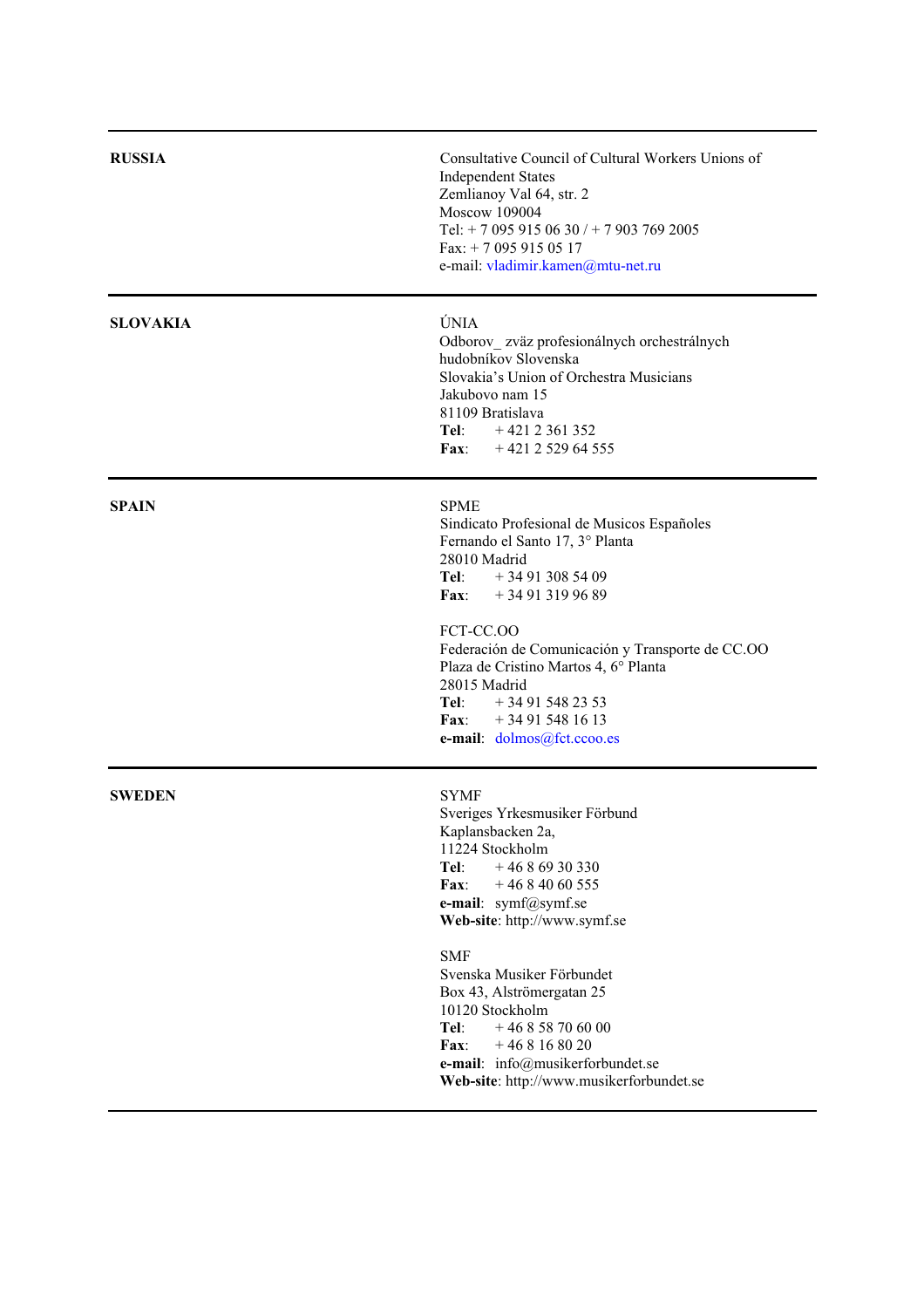| <b>SWITZERLAND</b>    | SMV/USDAM<br>Schweizetischer Musikverband<br>Union Suisse des Artistes Musiciens<br>Rossimattstrasse 17,<br>3074 Muri<br>$+41319510202$<br>Tel:<br>$+41319510203$<br><b>Fax:</b><br>e-mail: info@smv.ch<br>info@usdam.ch<br>Web site: http://www.smv.ch<br>http://www.usdam.ch                                                                                                                                |
|-----------------------|---------------------------------------------------------------------------------------------------------------------------------------------------------------------------------------------------------------------------------------------------------------------------------------------------------------------------------------------------------------------------------------------------------------|
| <b>UNITED KINGDOM</b> | <b>BMU</b><br>British Musicians' Union<br>60/62 Clapham Road<br>London SW9 0JJ<br>Tel:<br>44 20 7582 5566<br>44 20 7582 9805<br>$\mathbf{Fax}:$<br>e-mail: info@musiciansunion.org.uk<br>Web site: http://www.musiciansunion.org.uk<br>Northern Ireland Musicians Association<br>3 <sup>rd</sup> Floor Unit 4<br>Fortwilliam Business Park<br>Dargan Road<br>Belfast BT 3 9 JZ<br>Tel/Fax: +353 123 237 00 37 |
| <b>USA and CANADA</b> | <b>AFM</b><br>American Federation of Musicians of the United States and<br>Canada<br>1501 Broadway, Suite 600<br>New York, NY 10036 5503<br>Tel:<br>$+12128691330$<br>$+ 1$ 212 764 6134<br><b>Fax:</b><br>e-mail: presoffice@afm.org<br>Web site: http://www.afm.org                                                                                                                                         |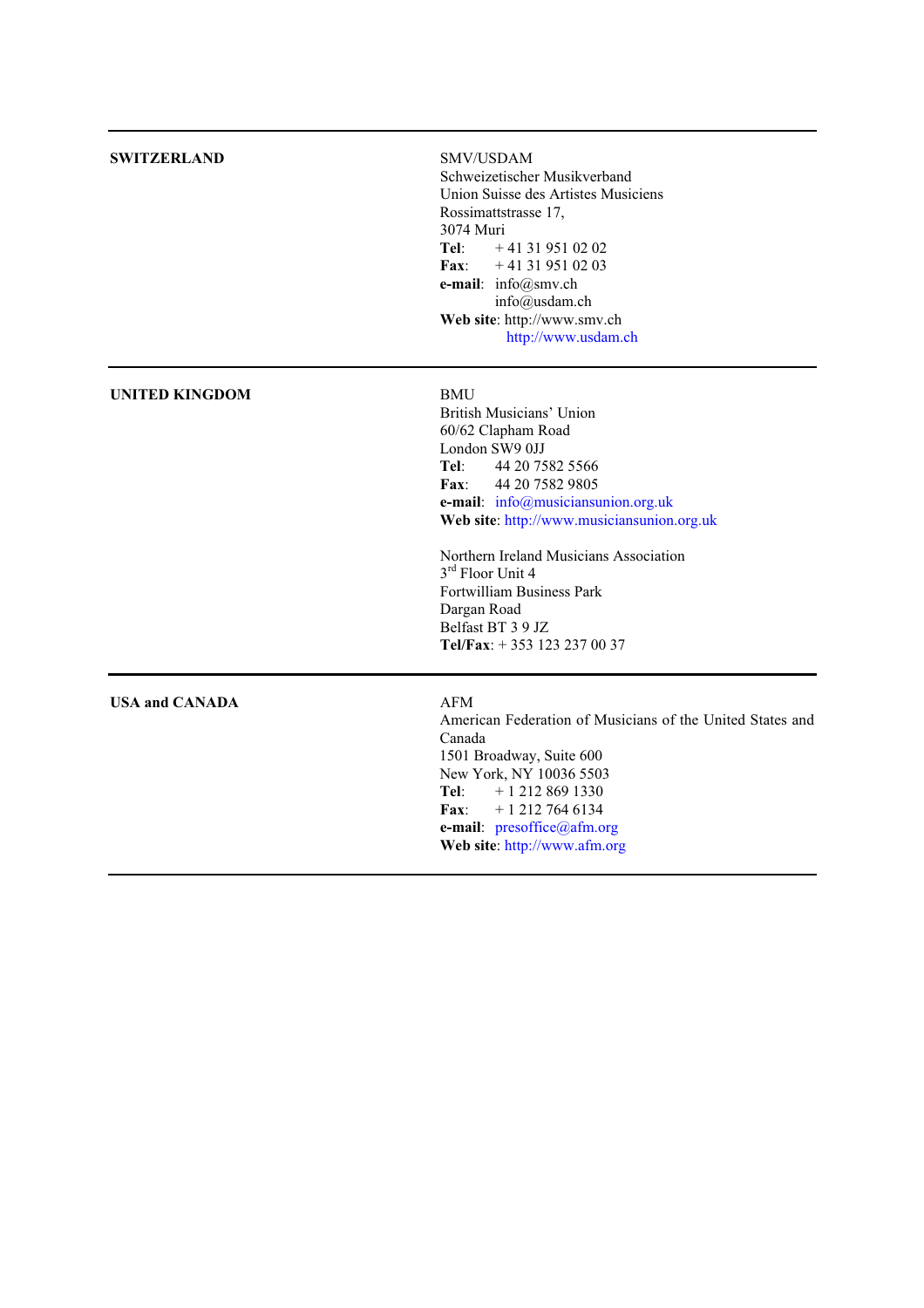| <b>CHINA</b>     | <b>CMA</b><br>China Musicians' Association<br>10 Nong Zhan Guan Nan Li<br>Chaoyong District<br>Beijing 100026<br>Tel:<br>$+861065389265$<br><b>Fax:</b><br>$+861065004524$<br>e-mail: cma_amc@sina.com                                                                                                                                                                                                                                                                                                                                                                                                              |
|------------------|---------------------------------------------------------------------------------------------------------------------------------------------------------------------------------------------------------------------------------------------------------------------------------------------------------------------------------------------------------------------------------------------------------------------------------------------------------------------------------------------------------------------------------------------------------------------------------------------------------------------|
| <b>HONG-KONG</b> | HK Musicians' Union<br>A-1 Mirador Mansion 7/F<br>58, Nathan Road Kowloon<br>Professional Musicians' Union<br>Flat A, 1/F, 7-8 Tak Hing Street<br>Tsim Sha Tsui, Kowloon                                                                                                                                                                                                                                                                                                                                                                                                                                            |
| <b>KOREA</b>     | <b>KAPA</b><br>Korea Art Performers Association<br>6 <sup>th</sup> Floor, Yale Blg, 60 Chun sin-gon<br>Chon no-u, Seoul 110-490<br>Tel:<br>$+8227420787$<br>$+8227661034$<br>$\mathbf{Fax}:$<br>e-mail: $help@pak. or. kr$<br>Web site: http://www.pak.or.kr<br><b>KRMA</b><br>Korea Recording Musicians' Association<br>#403 Samhyung B/D<br>790-9 Yuksam-dong, Kangnam ku<br>Seoul, Korea<br>$+8225529651$<br>Tel: T<br>Fax: $+8225529653$<br>SEJONG CULTURAL CENTER UNION<br>Jongro-ku Seijongro 81-3<br>Seoul, Korea<br>Tel:<br>$+8223991615/16$<br>$+8223991767$<br>Fax:<br>e-mail: w3master@sejongunion.or.kr |
| <b>INDIA</b>     | Cine Musicians' Association<br>Poonam Ground Floor, Flat N°4<br>Sitladevi Temple Road<br>Mahim, Mumbai 400 016<br>Tel: $+914454305$<br>Fax: $+91$ 226 43 96 85<br>e-mail: $tery@bom3.vsnl.net.in$<br>Cine Musicians' Union<br>157 N.S. Krishnan Salai<br>Chennai 600026                                                                                                                                                                                                                                                                                                                                             |

**Tel**: + 91 480 13 11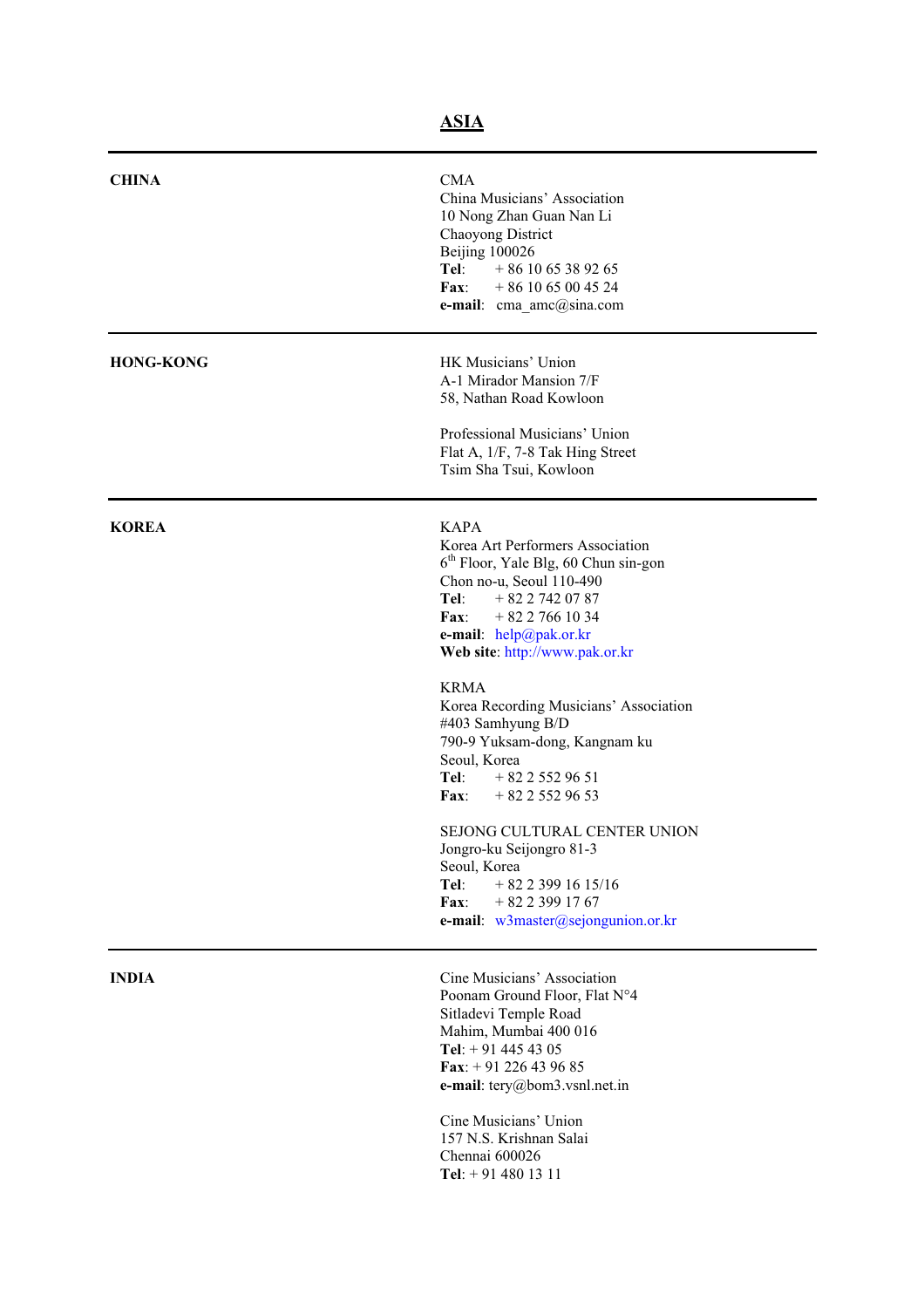|                        | Calcutta Cine Musicians' Association<br>29/1/3 Chetla Central Road<br>Calcutta 700027<br>Tel: $+4798371$                                                                                                                                             |
|------------------------|------------------------------------------------------------------------------------------------------------------------------------------------------------------------------------------------------------------------------------------------------|
|                        | Kanataka Cine Musicians' Association<br>C/o Kanataka Film Workers Artists Technicians Federation<br>1/1 Second Main Road<br>Gandhinagar<br>Bangalore 560009<br>Tel: $+910802281523$                                                                  |
|                        | Andharapradesh Cine Musicians' Association<br>C/o Andharapradesh Film Industry Employees' Federation<br>Phase number 111, Plot number 6<br>Kmalapuri Colony<br>(PO) Hyderabad 500073                                                                 |
| <b>INDONESIA</b>       | Musicians' Union C/o KCI<br>Yasayan Karya Cipta Indonesia<br>601/602 Jin Jen<br>Gatot Subroto Kay 18-20<br>Jakarta 12060<br>Tel: $+ 62 21 525 08 08$<br>Fax: $+ 62 21 520 23 41$                                                                     |
| <b>JAPAN</b>           | <b>MUJ</b><br>Musicians' Union of Japan<br>NK Fuji Bldg 9F,3-21-1 Shimo Ochiai,<br>Shinjuku Ku, 161 0033 Tokyo<br>Tel:<br>$+81359831171$<br>$+81359831170$<br>$\mathbf{Fax}:$<br>e-mail: $hombu(\omega mui.$ or.jp<br>Web site: http://www.muj.or.jp |
| <b>THE PHILIPPINES</b> | AMP<br>Association of Musicians in the Philippines Foundation<br>Room 1006 Jafer Place Builiding<br>Eisenhower Street, Greenhiss<br>San Juan, Metro Manila<br>Tel/Fax: $+ 63$ 2 724 69 47<br>e-mail: johnlesa@evoserve.com                           |
|                        | Philippines Musicians' Guild<br>L14B6 Jasmin St. Dna Leoncia Subdivision<br>Talon 6 Las Pinas City 1747<br>Tel: $+ 6328061031$<br>Fax: $+ 63 2 843 8040$<br>e-mail: ncrobl@yahoo.com                                                                 |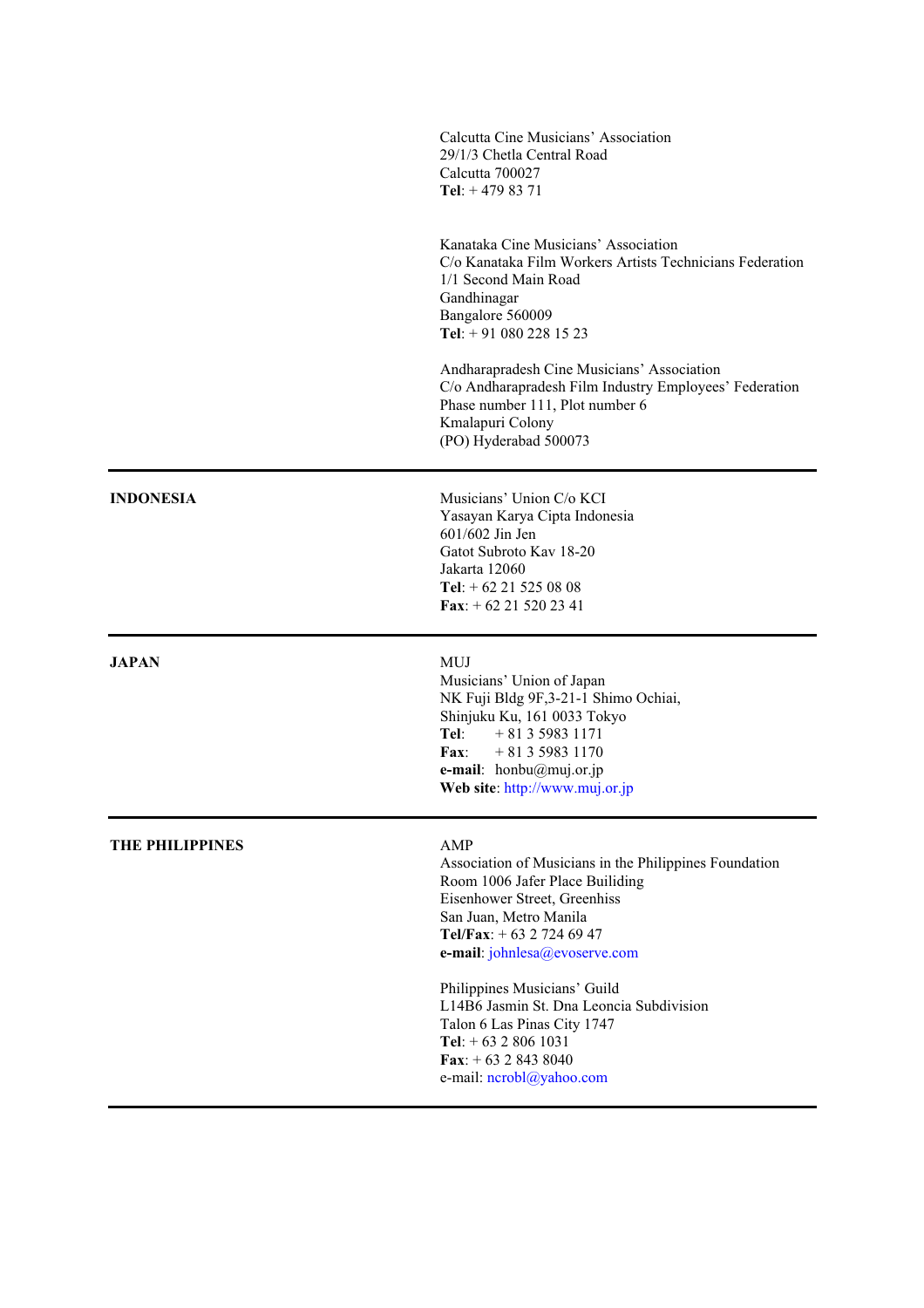**VIETNAM** Vietnam Association of Composers and Musicians 51 Tran Hung Dao Hanoi **Tel**: + 84 4 82 54 150 **Fax**: + 84 4 82 41 181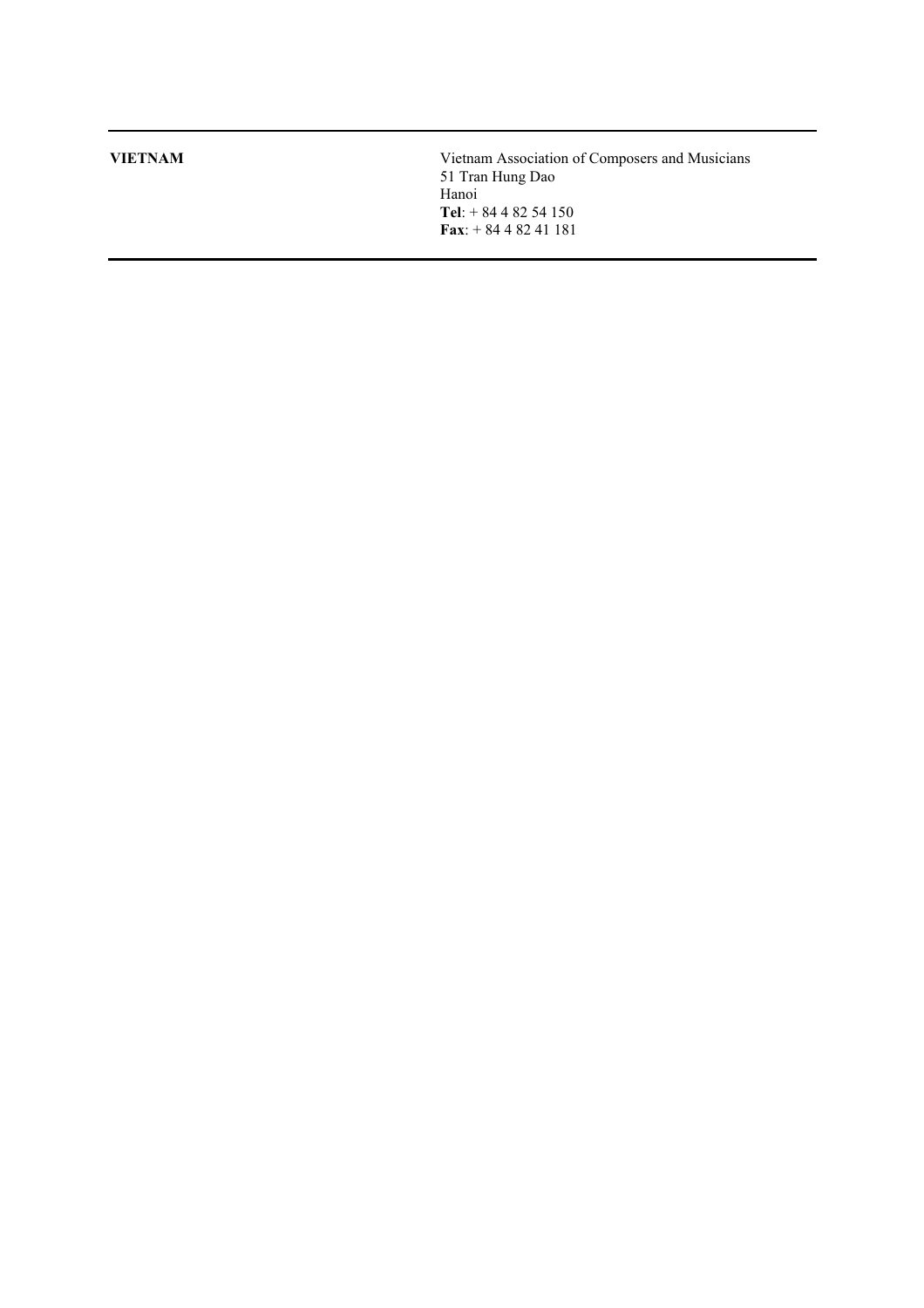# **LATIN AMERICA AND THE CARIBBEAN**

| <b>ARGENTINA</b> | <b>SADEM</b><br>Sindicato Argentino de Musicos<br>Av Belgrado 3655<br>1210 Capital Federal<br><b>Buenos-Aires</b><br>Tel:<br>$+541149573522$<br>$\mathbf{Fax}:$<br>$+541149323775$<br>e-mail: sadem@interlink.com.ar<br><b>FAM</b><br>Federacion Argentina de Musicos                                                                                          |
|------------------|----------------------------------------------------------------------------------------------------------------------------------------------------------------------------------------------------------------------------------------------------------------------------------------------------------------------------------------------------------------|
|                  | J.M. de Rosas 1411<br>2000 Rosario Santa Fe<br>Tel: $+ 543414217050$<br>Fax: $+ 543414409576$<br>e-mail: hvitan@citynet.net.ar                                                                                                                                                                                                                                 |
| <b>BOLIVIA</b>   | <b>ABAIEM</b><br>Asociacion Boliviana de Artistas Interpretes y Ejecutantes<br>de Musica<br>Av, 20 de Octubre (San Pedro)<br>Edificio Wiracocha, PB of. "F"<br>La Paz<br>Tel: $+ 591319889$<br>Fax: $+ 591 2 489 495$                                                                                                                                          |
| <b>BRAZIL</b>    | Sindicato dos Músicos de Rio de Janeiro<br>Rua Alvaro Alvim 24 – Gr. 405<br>Centro-CEP 20031-010<br>Rio de Janeiro<br>Tel:<br>$+ 55 21 532 1219$<br>Fax: $+55212401473$<br>e-mail: sindmusi@sindmusi.com.br<br>victorneto@pjnet.com.br<br>Sindicato dos Músicos de Sao Paulo<br>Largo Paissandu 51/4 andar<br>01034 900 Sao Paulo SP<br>Tel: $+ 55 1 222 4635$ |
| <b>CHILE</b>     | <b>SITMUCH</b><br>Sindicato Nacional de Trabajadores de la Música de Chile<br>Casilla 50502<br>Correo Central. Santa Elena 905<br>Santiago de Chile<br>Tel:<br>$+5626650292$<br>$+5626650292$<br><b>Fax:</b><br>SITMUCH@UOL.CL<br>e-mail:                                                                                                                      |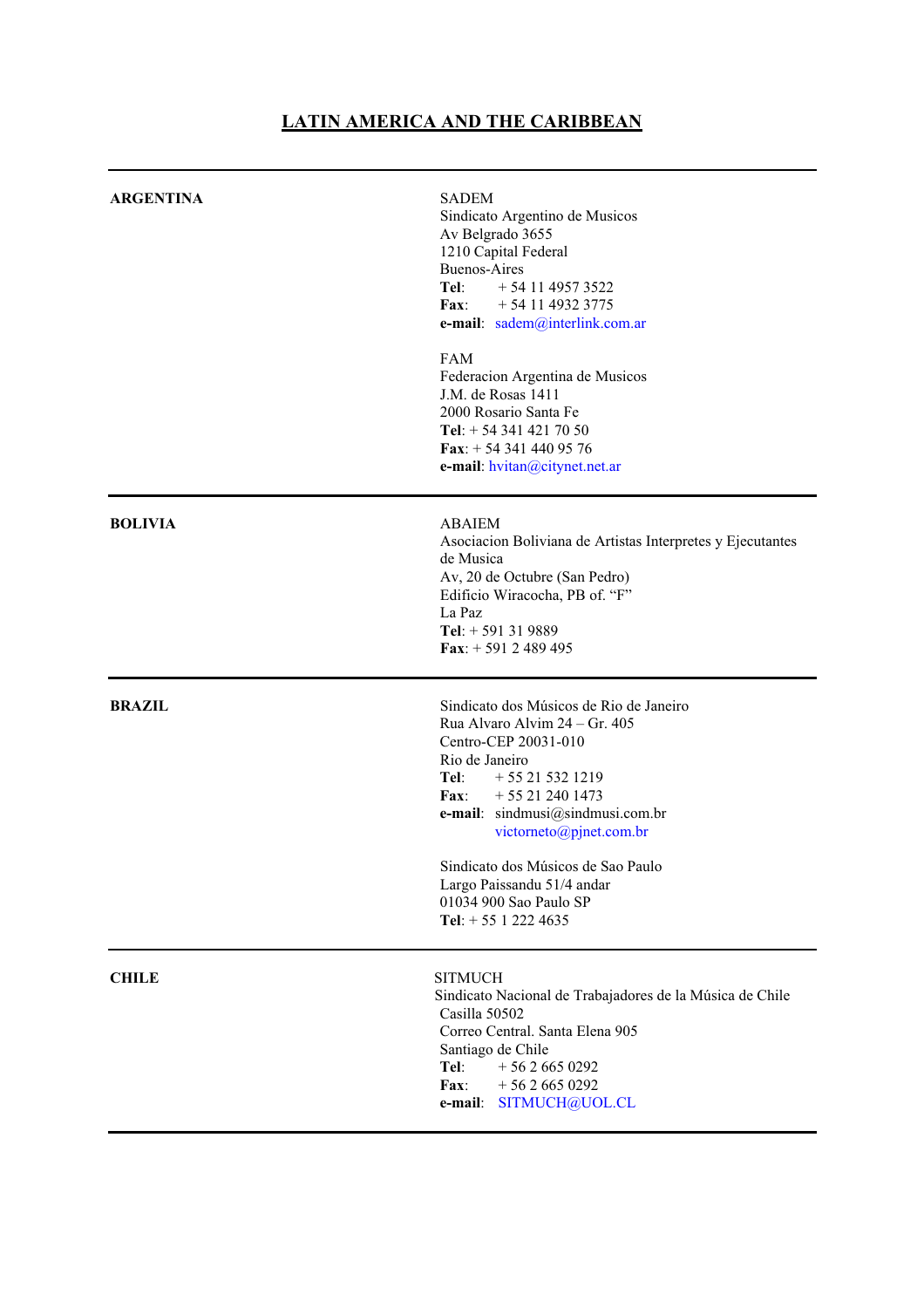| <b>COLOMBIA</b>           | <b>ADECOL</b><br>Asociación de Artistas de Colombia<br>Calle 13 N9-63 Interior 104<br>Apartado Aereo 24667<br>Santafé de Bogota<br>$+5713419783$<br>Tel:<br>Tel/Fax: $+ 5712810795$<br>e-mail: adecolmusic@hotmail.com                           |
|---------------------------|--------------------------------------------------------------------------------------------------------------------------------------------------------------------------------------------------------------------------------------------------|
| <b>COSTA RICA</b>         | Sindicato de Trbajo del Espectaculo y Afines<br>Calle 5 y7 Avenida 2<br>San José de Costa Rica                                                                                                                                                   |
| <b>CUBA</b>               | SNT Cultura*<br>Sindicato Nacional de Trabajadores de la Cultura<br>National Union of Cultural Workers<br>San Carlos y Peñalver<br>Ciudad Habana<br>Tel:<br>$+53788488/+5378502/+53792252$<br>$+537735408$<br>Fax:<br>e-mail: ctcnac@jcce.org.cu |
| <b>DOMINICAN REPUBLIC</b> | <b>CONAADO</b><br>Colegio Nacional de Artistas y Autores Dominicanos<br>Calle José de Jesus Ravelo N°56 Villa Juana<br>Santo Domingo<br>Tel: $+18092212117$<br>Fax: $+18096820195$                                                               |
| <b>GUATEMALA</b>          | <b>SMUG</b><br>Sindicato de Músicos Unidos de Guatemala<br>8 avenidad 213, Zona 1<br>Guatemala City<br>Tel: $+5022537419$<br>$+5024775346$<br>Fax:<br>e-mail: sdac@com.net.gt                                                                    |
| <b>HONDURAS</b>           | <b>SIMUHS</b><br>Sindicato Musical Hondureño y Similares<br>P.O. Box 4054,<br>Tegucigalpa M.D.C,<br>HONDURAS CA<br>Tel/Fax: $+ 5042136281$<br>e-mail: simuhsmusic-org@hotmail.com                                                                |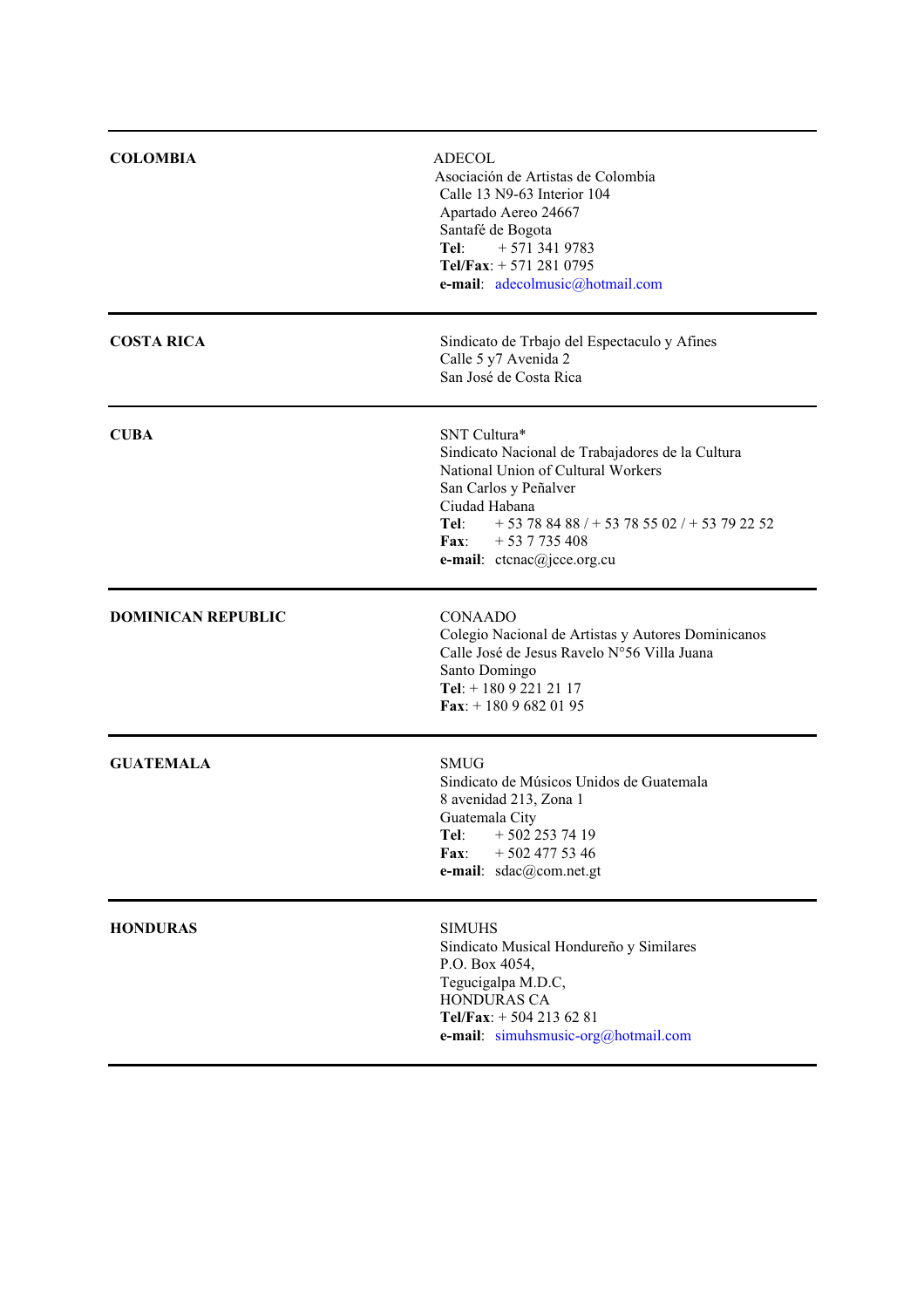| <b>JAMAICA</b>  | <b>JFM</b><br>Jamaica Federation of Musicians<br>5 Balmoral Avenue<br>Kingston 10<br>W1 - JAMAICA<br>Tel: $+8769268029$<br>Fax: $+8769290485$<br>e-mail: jafedmusic@cwjamaica.com                                                                           |
|-----------------|-------------------------------------------------------------------------------------------------------------------------------------------------------------------------------------------------------------------------------------------------------------|
| <b>MEXICO</b>   | <b>SNMRM</b><br>Sindicato Nacional de Trabajadores de la Musica de la<br>Republica Mexicana<br>Calle Ezequiel Montes No. 76<br>Colonia Tabacalera<br>06030 México 1, DF<br>Tel: $+ 525 535 40 26$<br>Fax: $+$ 525 592 31 02                                 |
|                 | <b>SITATYR</b><br>Sindicato Industrial de Trabajadores y Artistas de<br>Television y Radio Similares y Conexos de la Republica<br>Mexicana<br>Mier y Pesado No. 13 Cal. Del Valle<br>C.P. 03100 México, DF<br>Tel: $+ 525 536 58 00$<br>Fax: $+ 5256828082$ |
| <b>PANAMA</b>   | <b>SITMAS</b><br>Sindicato de Trabajadores de la Música Artista y Similares<br>de Panamá<br>Clayton, 1001 A<br>Apartado 5468 Zona 3<br>Panamá<br>Tel/Fax: $+ 5073170591$<br>e-mail: sitmaspma@yahoo.com                                                     |
| <b>PARAGUAY</b> | Asociación de Músicos del Paraguay<br>15 de agosto 1365<br>Asunción<br>Tel/Fax: $+ 595 21 443 276$<br>e-mail: cesar burian@hotmail.com                                                                                                                      |
| <b>PERU</b>     | <b>SMP</b><br>Sindicato de Musicos del Peru<br>Almirante Guisse N° 1522<br>Lima 14<br>Tel:<br>$+5112656707$<br>$+5114217593$<br>Fax:<br>e-mail: yufernandez@Starmedia.com                                                                                   |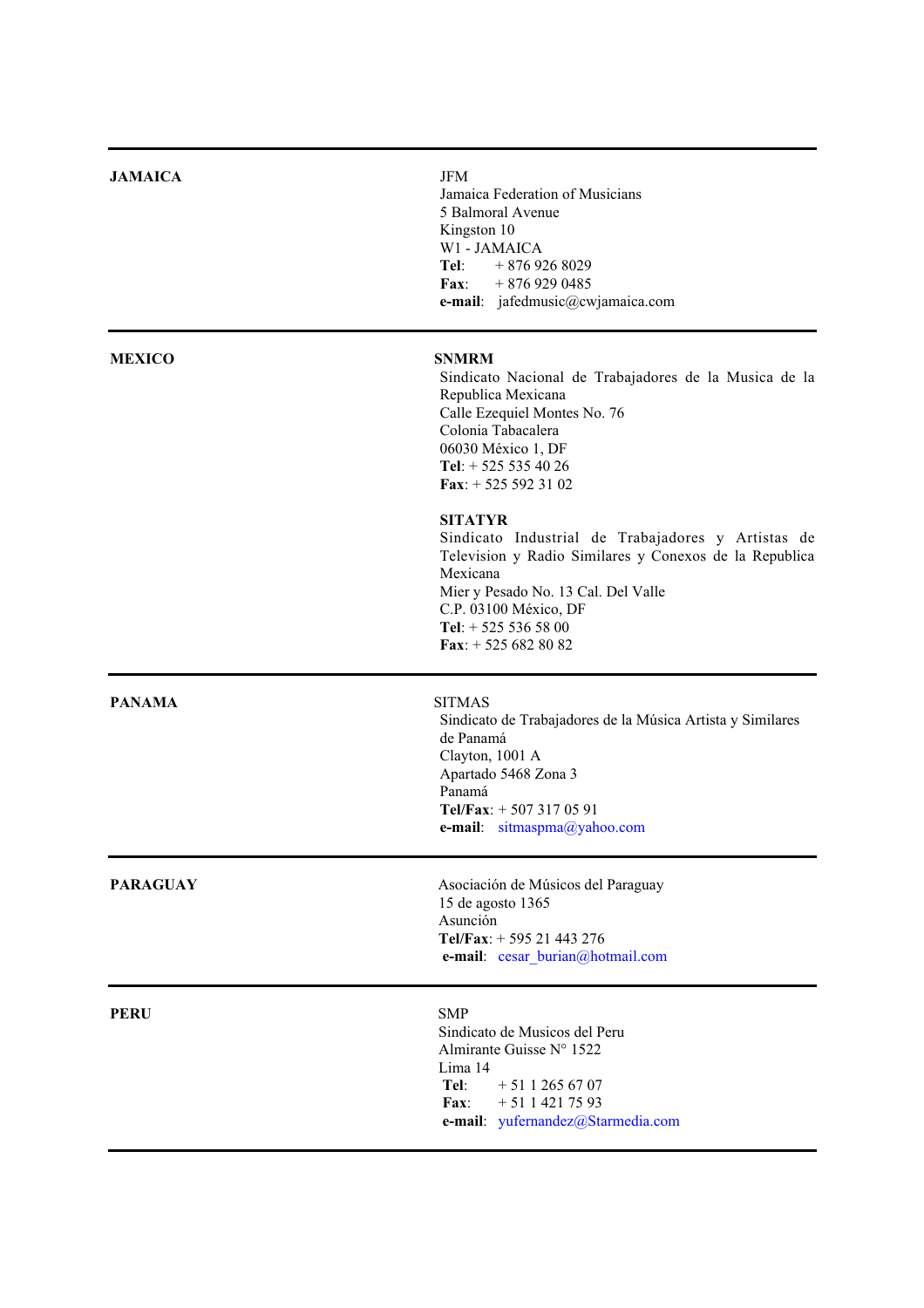| <b>SALVADOR</b>  | <b>SGAMS</b><br>Sindicato Gremial de Artistas y Musicos Salvadoreños<br>Final Av. Cuscatlan y Av. Los Diplomaticos<br>Plaza el Trovador<br>San Salvador<br>Tel: $+ 5032802030 / + 5032703824$                                                                                                                                                                                                                                                        |
|------------------|------------------------------------------------------------------------------------------------------------------------------------------------------------------------------------------------------------------------------------------------------------------------------------------------------------------------------------------------------------------------------------------------------------------------------------------------------|
| <b>URUGUAY</b>   | <b>AUDEM</b><br>Asociación Uruguaya de Músicos<br>Uruguayan Musicians' Association<br>Maldonado 983<br>CP 11.100<br>Montevideo<br>Tel: $+59829087370$<br>Fax: $+59829080477$<br>e-mail: audem@musicauruguaya.com<br>senac@adinet.com.uy<br><b>FUDEM</b><br>Federacion Uruguaya de Músicos<br>Uruguayan Musicians' Federation<br>Gutemberg 6334<br>Montevideo<br>Tel:<br>+ 598 2 322 84 77<br>Tel/Fax: $+ 59826984376$<br>e-mail: fudemurug@yahoo.com |
| <b>VENEZUELA</b> | Asociacion Musical de Venezuela<br>Barcenas a Rio Edicio Centro la Cuadra<br>Local 30 Baja                                                                                                                                                                                                                                                                                                                                                           |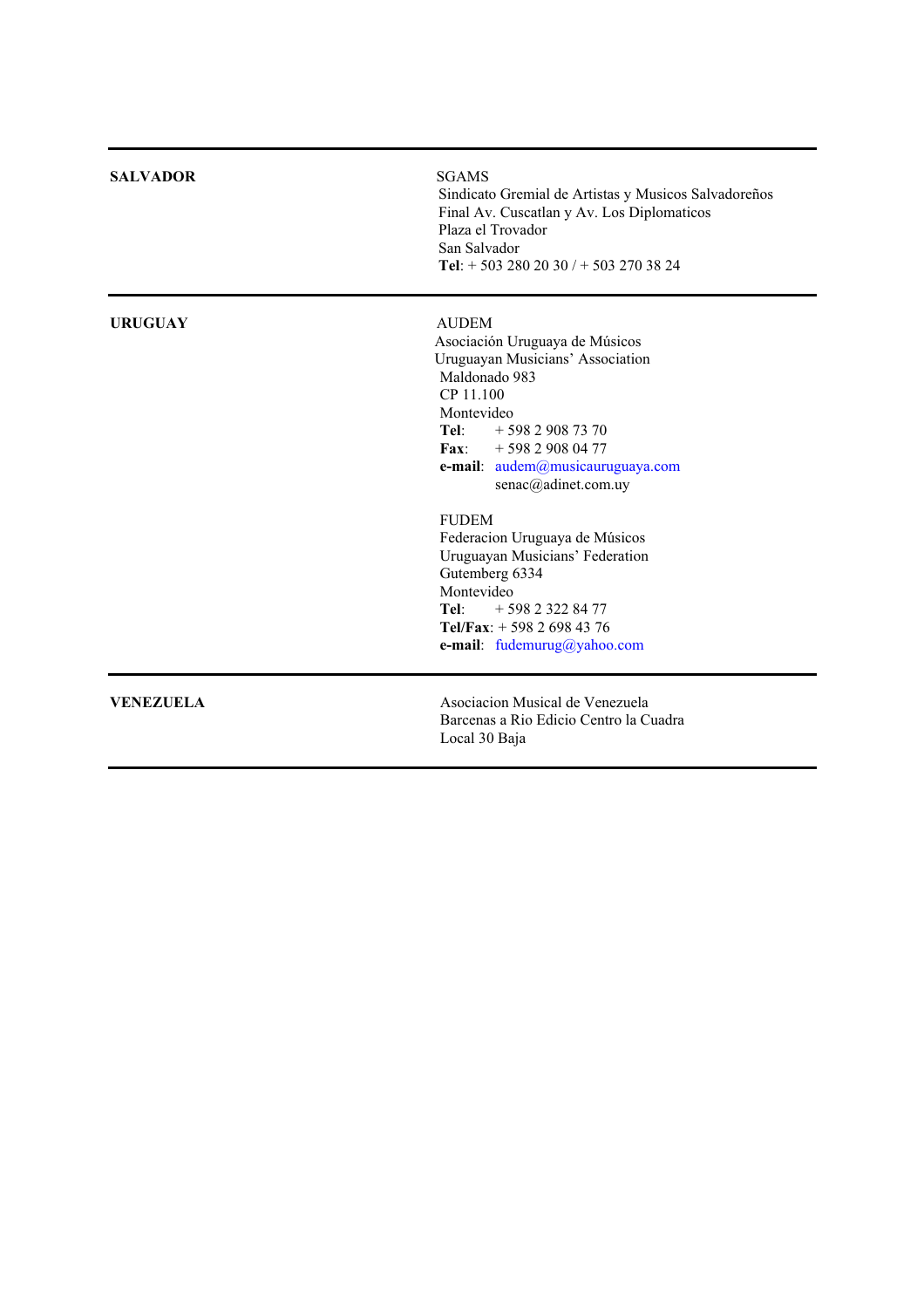# **AFRICA**

| <b>ALGERIA</b>      | <b>ANACIM</b><br>Association Nationale des Auteurs Compositeurs<br>Interprètes et Musiciens<br>B.P. 267 El Biar<br>Algiers                                                                                                                                                                              |
|---------------------|---------------------------------------------------------------------------------------------------------------------------------------------------------------------------------------------------------------------------------------------------------------------------------------------------------|
| <b>BENIN</b>        | AMCB<br>Association des Musiciens et Chanteurs du Bénin<br>C/o BUBEDRA<br>06 B.P. 2650 Cotonou<br>Tel: $+ 229$ 32 45 76<br>Fax: $+ 229321043$                                                                                                                                                           |
| <b>BURKINA FASO</b> | <b>SYNAM</b><br>Syndicat National des Artistes Musiciens<br>02 B.P. 5500<br>Ouagadougou 02<br>Tel: $+ 226$ 33 42 68<br>Fax: $+226300682$                                                                                                                                                                |
| <b>CAMEROON</b>     | <b>SCACOM</b><br>Syndicat Camerounais des Artistes et Compositeurs de la<br>Musique<br>B.P. 3978 Yaoundé<br>Tel:<br>$+237976550/+237765687$<br>$+237205152$<br>Fax:<br>e-mail: scacom2001@yahoo.fr<br>scacom2001@hotmail.com<br><b>SYNARI</b><br>Syndicat National des Artistes Interprètes du Cameroun |
|                     | BP 3978<br>Tel:<br>$+237976550/+237765687$<br>$+237205152$<br>Fax:                                                                                                                                                                                                                                      |
| <b>CHAD</b>         | Syndicat National des Artistes Tchadiens<br>B.P. 166 N'Djamena                                                                                                                                                                                                                                          |
| <b>CONGO</b>        | CE. SY. CA<br>Centrale Syndicale Congolaise des Artistes<br>B.P. 5340<br><b>Brazzaville</b><br>Tel/Fax: +242 81 16 12 / 242 81 12 84<br>$+242810330$<br>$\mathbf{Fax}:$                                                                                                                                 |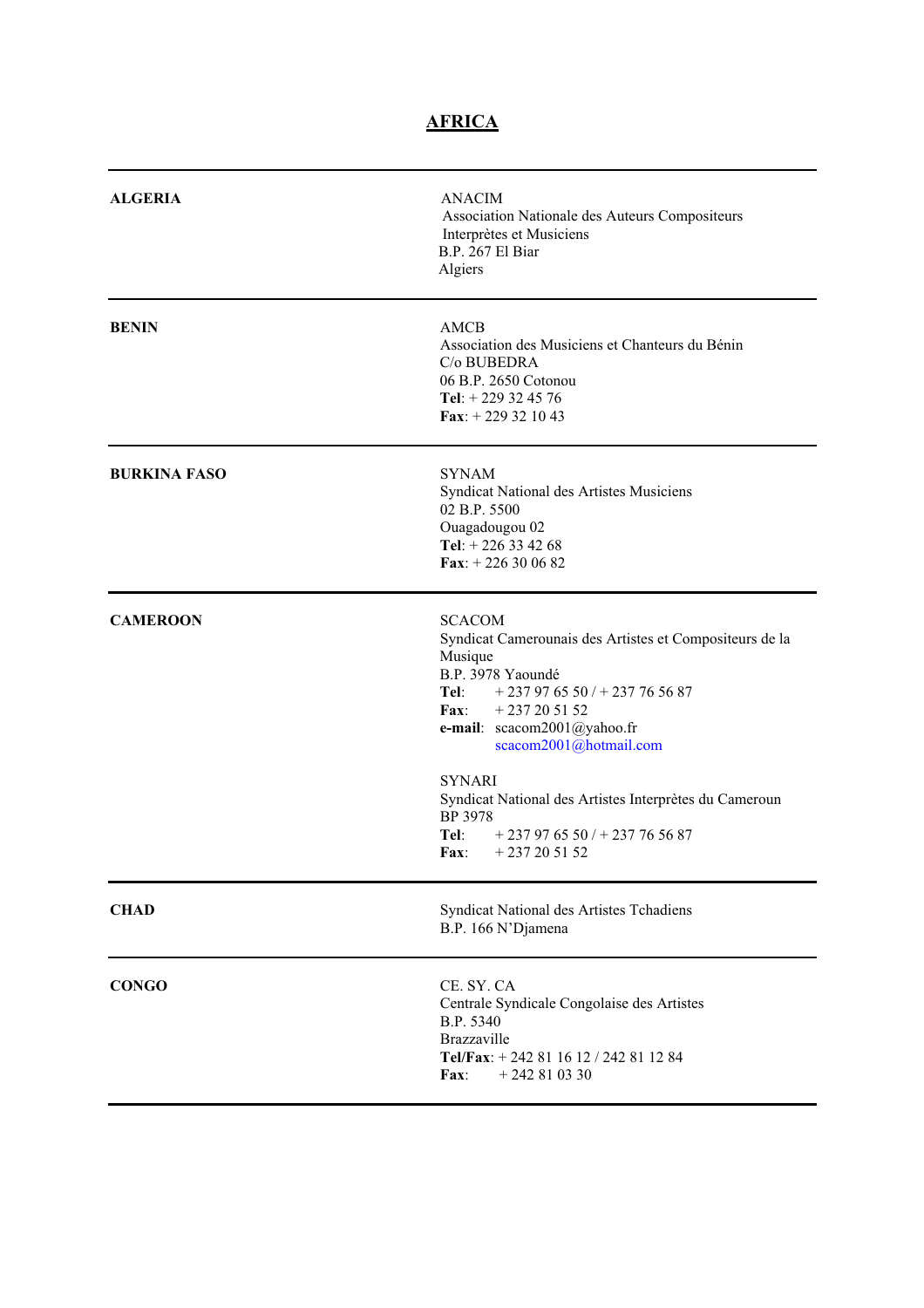| DEMOCRATIC REPUBLIC OF CONGO | <b>SYNAMCO</b><br>Syndicat National des Artistes et Musiciens du Congo<br>Immeuble Un -Deux-Trois, 2 <sup>ème</sup> étage<br>156, av. Enseignement, Crois. Av. Gambela<br>Kinshasa /Kasa-Vubu<br>B.P. 16668 Kinshasa 1<br>$+243$ 12 61 587 / + 243 89 21 550<br>Tel:<br>$+15013254836$<br>$\mathbf{Fax}:$<br>e-mail: vinsinf@usan.cd |  |
|------------------------------|--------------------------------------------------------------------------------------------------------------------------------------------------------------------------------------------------------------------------------------------------------------------------------------------------------------------------------------|--|
| <b>EGYPT</b>                 | Musicians' Union of Egypt<br>116 Abassia Street<br>Cairo<br>Tel: $+2024847151$<br>General Union of Professional Syndicates of Theatre,<br>Cinema and Music<br>9-11 Orabi Street, Ap. 66<br>Cairo<br>Tel: $+ 2025761755$<br>Fax: 20 2 578 47 96                                                                                       |  |
| <b>GABON</b>                 | <b>SYNAM</b><br>Syndicat National des Artistes Musiciens<br>C/o Mrs Véronique Eboa<br>B.P. 2206<br>Libreville<br>$+241$ 77 92 14<br>Tel:<br>$+241733909$<br>$\mathbf{Fax}:$<br><b>SYA</b><br><b>Syndicat des Artistes</b><br>B.P. 626 C/o Studio Mandarine<br>Libreville<br>Tel:<br>$+241266022$<br>Fax:<br>$+241$ 72 07 57          |  |
| <b>GHANA</b>                 | <b>MUSIGA</b><br>Musicians' Union of Ghana<br>C/o Sid Studio and Film Works<br>P.O. Box 13 106,<br>Accra<br>Tel: $+ 233 21 67 26 26$<br>Fax: $+23321775128$<br>e-mail: musiga@africaexpress.com                                                                                                                                      |  |
| <b>GUINEA</b>                | <b>AMIG</b><br>Association des Musiciens Interprètes de Guinée<br>Centre Culturel de la Paillote<br>B.P. 226, Conakry<br>Tel/Fax: $+ 224454948$<br>e-mail: bgda@mirinet.com                                                                                                                                                          |  |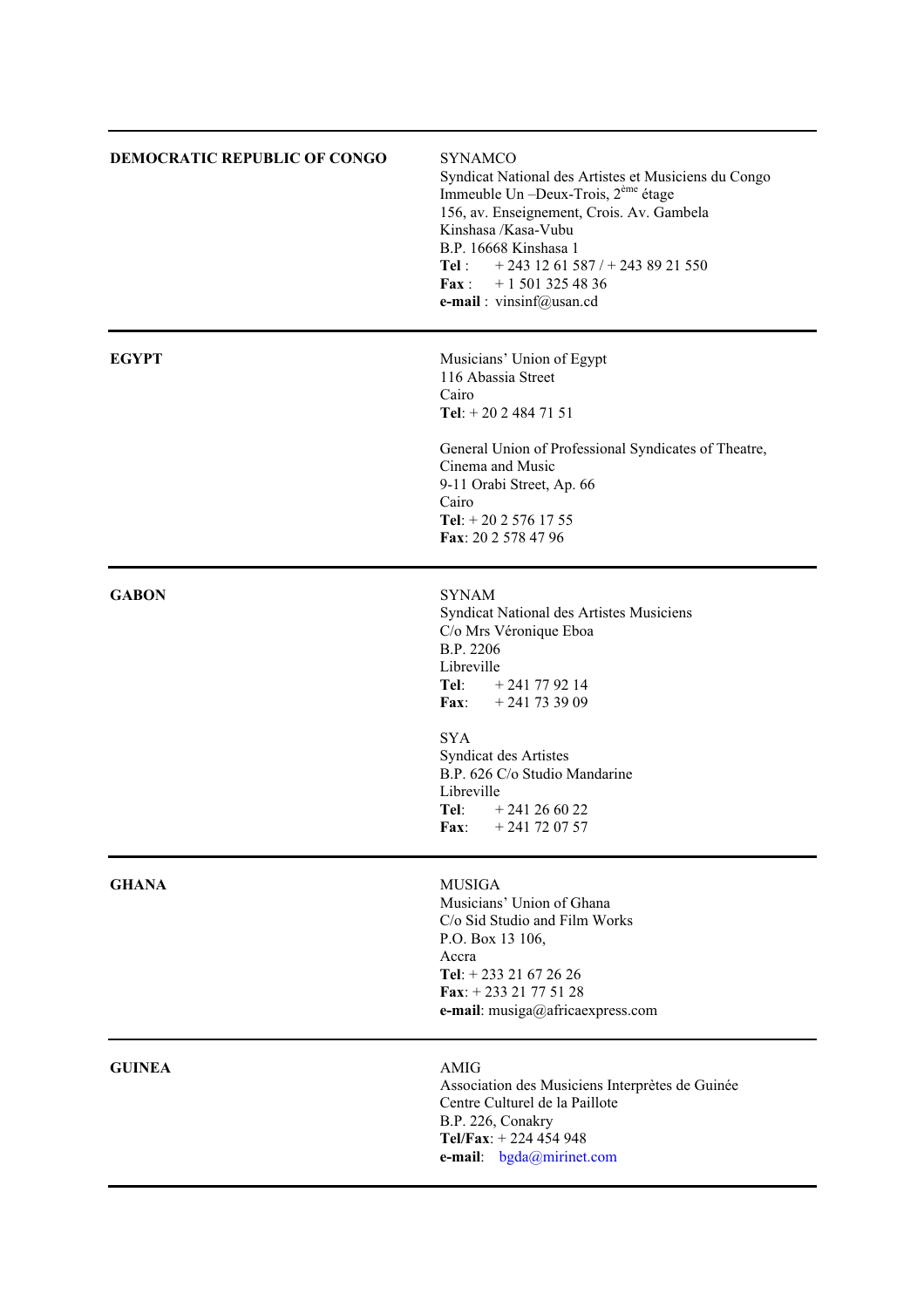| <b>IVORY COAST</b> | <b>SYNAMCI</b><br>Syndicat National des Artistes Musiciens<br>C/o Bureau Ivoirien du droit d'auteur<br>B.P. V 258 Abidjan<br>Tel/Fax: $+225412226$                                                                             |
|--------------------|--------------------------------------------------------------------------------------------------------------------------------------------------------------------------------------------------------------------------------|
| <b>KENYA</b>       | <b>KUEMIE</b><br>Kenya Union of Entertainment and Music Industry<br>Employees<br>Off Shimo la Tewa Road, Industrial Area<br>P.O. Box 3043 Nairobi<br>Tel: $+2542545317$<br>$+2542251938$<br>Fax:<br>e-mail: kuemie@hotmail.com |
| <b>MALAWI</b>      | Musicians' Association of Malawi<br>Private Bag 127 Blantyre<br>Tel / Fax: $+ 265633012$ / $+ 265624186$<br>e-mail: jgomonda@sdnp.org.mw                                                                                       |
| <b>MALI</b>        | <b>ANAM</b><br>Association Nationale des Artistes du Mali<br>B.P. E 4005 Bamako<br>Tel: $+223235260$<br>Fax: $+223223670$<br>e-mail: nicole.sounfountera@delmli.cec.eu.int<br>nicole.sounf@cefib.com                           |
| <b>MAURITIUS</b>   | Musicians Union of Mauritius<br>Cretin Lane<br><b>Charles Lees Street</b><br>Rose Hill<br>Tel: $+2302122862$                                                                                                                   |
| <b>MOROCCO</b>     | <b>SNM</b><br>Syndicat National des Musiciens et Créateurs de la<br>Chanson Marocaine<br>B.P. 15801 Casa Principal<br>Casablanca<br>Tel: $+ 21261189884$<br>Fax: $+21222619405$                                                |
| <b>MOZAMBIQUE</b>  | Associação dos Musicos Moçambicanos<br>Av Magiguana, N° 710 R/C<br>Predio Macau 6 Andar<br>Maputo<br>Tel:<br>$+2581428706$<br>$+2581301604$<br>$\mathbf{Fax}$ :<br>e-mail: h_langa1@hotmail.com                                |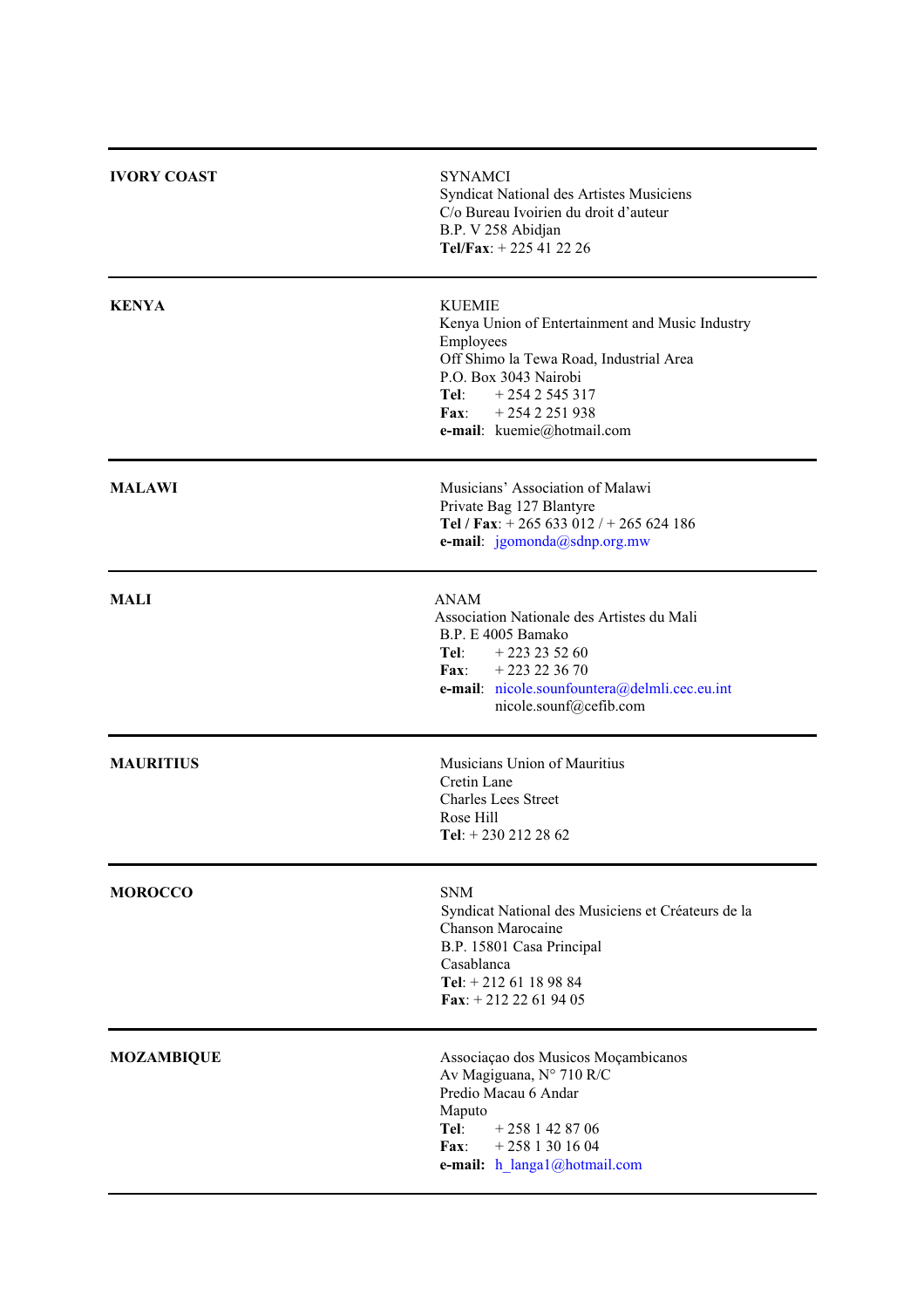| <b>NAMIBIA</b>      | Oruuano of Namibia Artists' Union<br>P.O. Box 22287<br>Windhoek<br>Tel: $+ 264812430858$<br>Fax: $+264612934320$                                                                                                                                                                                                                                                                                                                                          |
|---------------------|-----------------------------------------------------------------------------------------------------------------------------------------------------------------------------------------------------------------------------------------------------------------------------------------------------------------------------------------------------------------------------------------------------------------------------------------------------------|
| <b>NIGER</b>        | <b>ANACIMM</b><br>Association Nationale des Auteurs Compositeurs et<br>Interprètes de Musique Moderne<br>B.P. 13322 Niamey<br>Tel: + 227 72 41 31 / + 227 74 08 95<br>Fax: $+227722336$                                                                                                                                                                                                                                                                   |
| <b>NIGERIA</b>      | <b>NUM</b><br>Nigeria Union of Musicians<br>27/33 Iyun Road Surulere G.P.O. 10686<br>Lagos<br><b>PMAN</b><br>Performing Musicians Employers Association of Nigeria<br>18, Adegbola St., off Obafemi Awolowo Way,<br>Ikeja-Lagos<br>PMB 21262 Ikeja<br>Tel: $+ 234$ 1 49 60 505<br>e-mail: PMAN@beta.linkserve.com<br><b>ASMAN</b><br>All Stars Musicians Association of Nigeria<br>68 St. Fibers College Road,<br>Akoka Lagos<br>e-mail: asman@onebox.com |
| <b>SENEGAL</b>      | <b>AMS</b><br>Association des Métiers de la Musique<br>758 Sicap Baobab B.P. 166 12<br>Dakar-Fann<br>Tel:<br>$+2216330672$<br>Fax: $(C/O$ BSDA) + 221 822 24 59<br>e-mail:<br>malickmusic@yahoo.fr                                                                                                                                                                                                                                                        |
| <b>SOUTH AFRICA</b> | <b>MUSA</b><br>Musicians' Union of South Africa<br>Suite 119 President Street<br>Newtown 2001<br>Tel: $+ 27 11 836 00 41$<br>Fax: $+27118360043$<br>e-mail: musa3@freemail.absa.co.za                                                                                                                                                                                                                                                                     |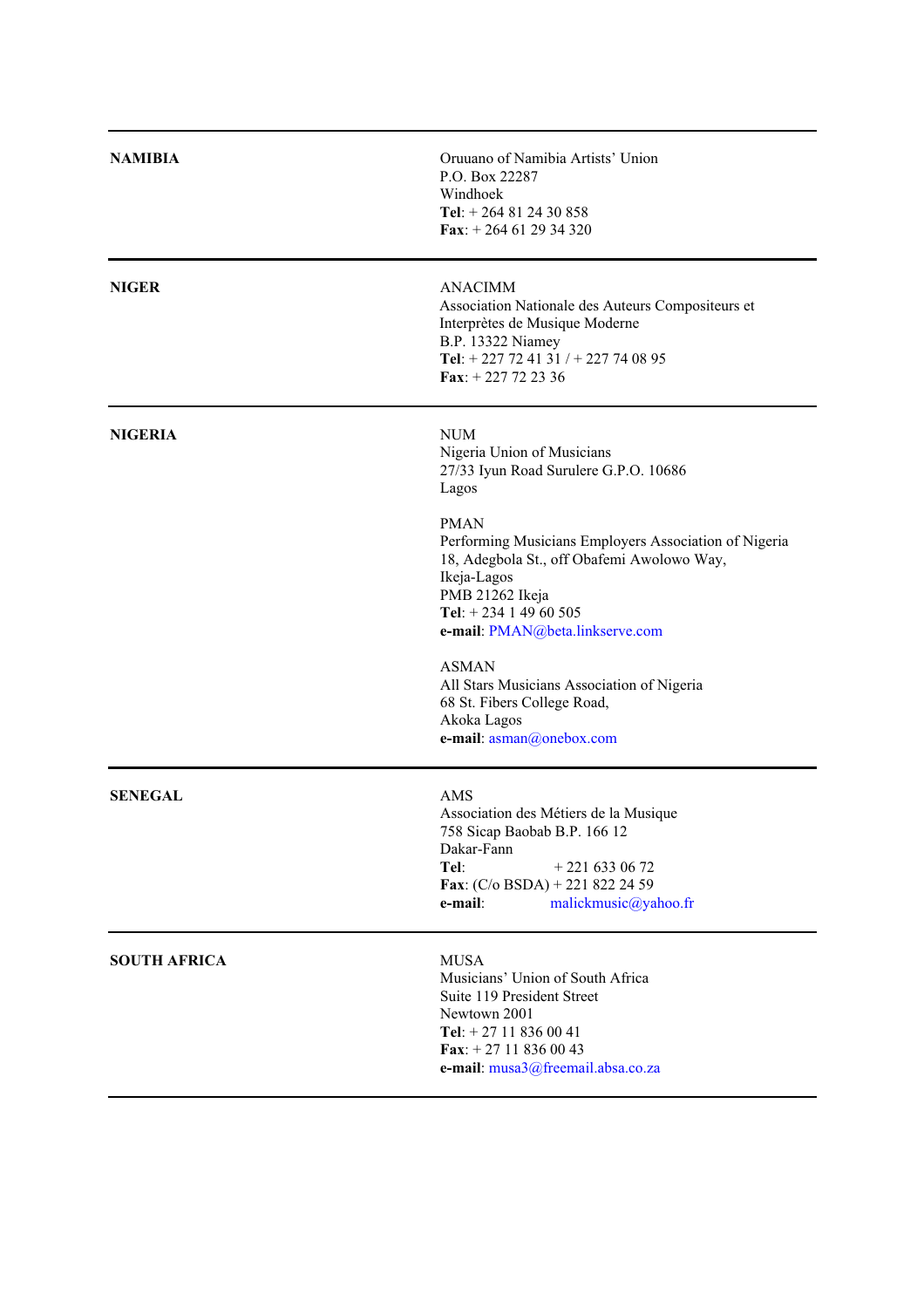| <b>SWAZILAND</b> | <b>SWAMA</b><br>Swaziland Arts and Music Association<br>P.O. Box 2070<br>Manzini<br>Tel: $+268\,505\,51\,18$ / $+268\,604\,77\,46$<br>Fax: $+268\,505\,33\,66$<br>e-mail: mts124@postcafe.co.sz |
|------------------|-------------------------------------------------------------------------------------------------------------------------------------------------------------------------------------------------|
| <b>TANZANIA</b>  | Union of Tanzanian Musicians<br>P.O. Box 32316 Dar es Salaam<br>Tel: $+25551183517$<br>Fax: $+25551183483$<br>e-mail: kitime@africana.com                                                       |
| <b>TOGO</b>      | <b>UNAM</b><br>Union Nationale des Artistes Musiciens du Togo<br>B.P. 12003 Lomé<br>Tel : $+228225260$<br>Fax: $+228210915$<br>e-mail: abiade.adewusi@caramail.com                              |
| <b>TUNISIA</b>   | Syndicat des Professions Musicales<br>15, rue du Danemark<br>Tunis 1000                                                                                                                         |
| <b>UGANDA</b>    | <b>UMU</b><br>Uganda musicians' Union<br>P.O. Box 10914<br>Kampala<br>Tel:<br>$+25677624441$<br>Fax:<br>$+25641254170$<br>e-mail: musicunionug@yahoo.com                                        |
| <b>ZAMBIA</b>    | Zambia Union of Musicians<br>P.O. Box 51143 Lusaka                                                                                                                                              |
| <b>ZIMBABWE</b>  | <b>ZUM</b><br>Zimbabwe Union of Musicians<br>P.O. Box UA 158, Union Avenue<br>Harare<br>ETel: $+ 263 4 770 486$<br>Fax: $+ 263 4 771 763$                                                       |